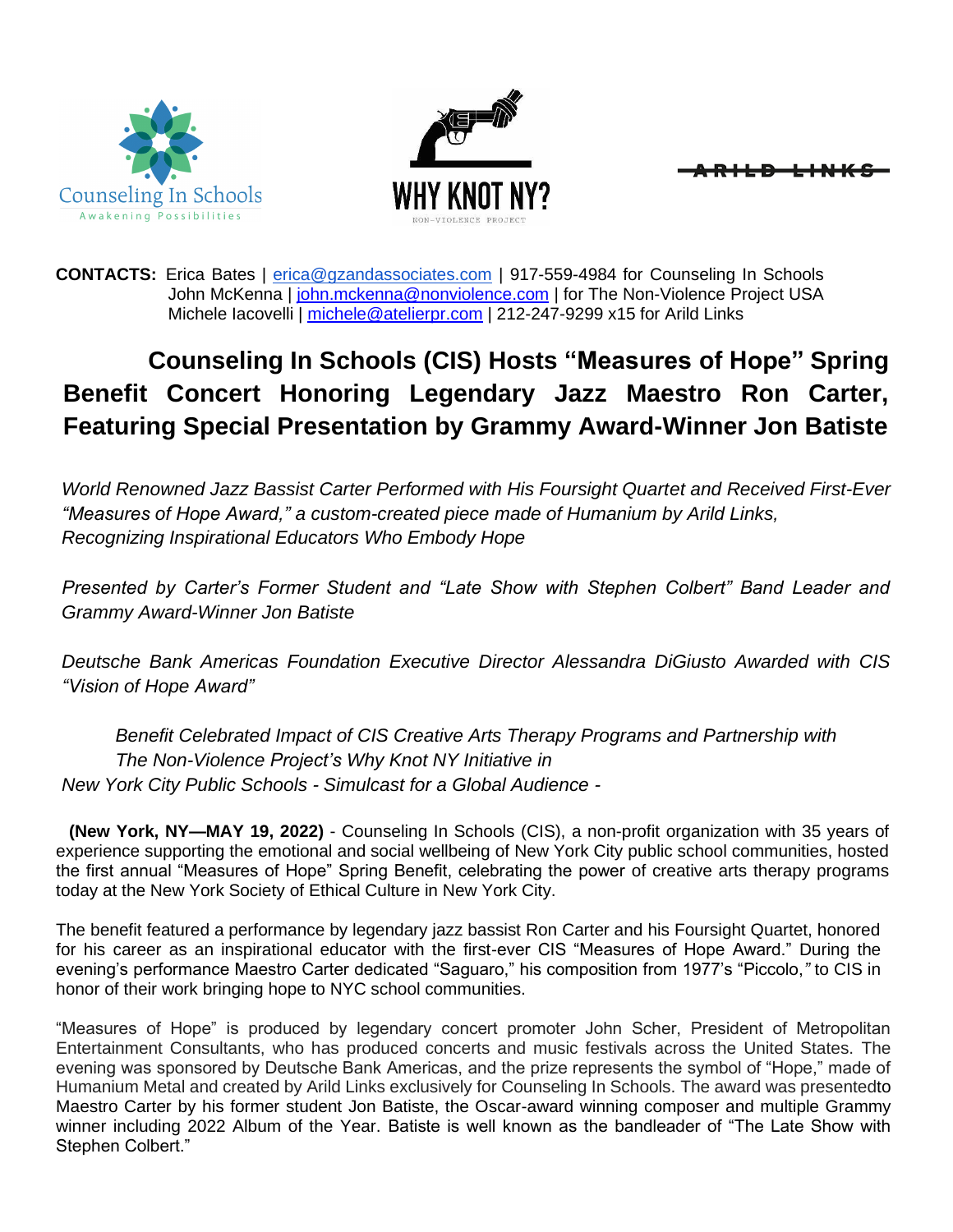"We are thrilled to recognize jazz master Ron Carter, an extraordinary musician and educator, to amplify the tremendous impact creative arts therapies have in school settings by creating space for healthy self-expression and increased student social emotional wellbeing," said Kevin Dahill-Fuchel, Executive Director, Counseling In Schools. "By encouraging students to find their voices, support their communities, and build their inner- strength and resilience, Ron Carter has inspired hope throughout his entire career. We look forward to celebrating the Maestro's legacy as an educator, as well as all the creative arts-related work our counselors are doing to keep hope alive in school communities during the ongoing pandemic."

CIS's "Measures of Hope Award" recognizes inspirational educators, artists, counselors, and other members of the school community who embody hope through their work to help each child flourish and reach their full potential.

"I'm very impressed by the great work Counseling in Schools has been doing; particularly by integrating music and the arts into the school's daily life and other academic subjects, even in subtle ways, they are enhancing the sense of well-being, community and music appreciation," said Ron Carter. "You don't have to be a musician to benefit from everything music has to offer in life. My wish has always been for all schools to makemusic part of every student's day. Counseling in Schools is well on the way to making that wish come true."

Amplifying his long and storied career performing as part of the Miles Davis Quintet and recording more than 2,200 albums with artists including Herbie Hancock, Aretha Franklin and a Tribe Called Quest, Ron Carter has taught hundreds of students over the past four decades. Most notably, Carter taught at The Juilliard School and spent nearly 20 years on the faculty of the Music Department of The City College of New York, where he isnow Distinguished Professor Emeritus. Carter considers his tenure at City College to be the most important accomplishment of his career.

In addition to the "Measures of Hope Award," CIS presented the "Vision of Hope Award" to Alessandra DiGiusto, Head of Corporate Social Responsibility Americas and Executive Director at Deutsche Bank Americas Foundation, a longtime supporter of CIS. CIS's "Vison of Hope Award" recognizes communityinstitutions that have a positive impact on daunting social issues and the real people impacted by them.

Similarly, advancing traditional counseling programs with a healing-centered approach, CIS uses the arts as the universal language to support the ways students make meaning of their lives and connect to their strengths. CIS's creative art therapists in New York City public schools work with elementary, middle, and highschool students across the five boroughs, using a broad range of artistic modalities including music, the visual arts, creative writing, poetry and spoken word, dance, theater, and photography. Its partnership with The Non-Violence Project, a globally recognized mission noted for its compelling Non-Violence symbol and Schools for Peace curriculum, will boost its conflict-resolution and peace-building impact in schools throughout New York City's five boroughs in the launch of the Why Knot NY? Initiative. Student interpretations of non-violence art were on display at the ceremony. The original Non-Violence sculpture is exhibited as a permanent installation at the entrance to the United Nations.

CIS's "Measures of Hope" Spring Benefit concert uplifted this work and featured remarks and brief video presentations that showcase the organization's creative arts therapy practitioners and initiatives in schools. The evening included a special sneak preview of the PBS and Partisan Pictures documentary profiling Ron Carter's career in music and education, "Ron Carter: Finding the Right Notes."

For more information please visit: <https://counselinginschools.networkforgood.com/events/40172-2022-measures-of-hope-spring-benefit-concert>

### **ABOUT COUNSELING IN SCHOOLS**

For 35 years, Counseling in Schools (CIS) has placed mental health professionals in schools and homeless shelters to create and foster community-based relationships that enable New York City's children to thrive academically, socially, and emotionally, awakening possibilities and leading to success. CIS staff engage in a partnership with the entire school community to create programs that equip children, families, teachers, and administrators with the right tools for preventing and coping with the challenges they face.